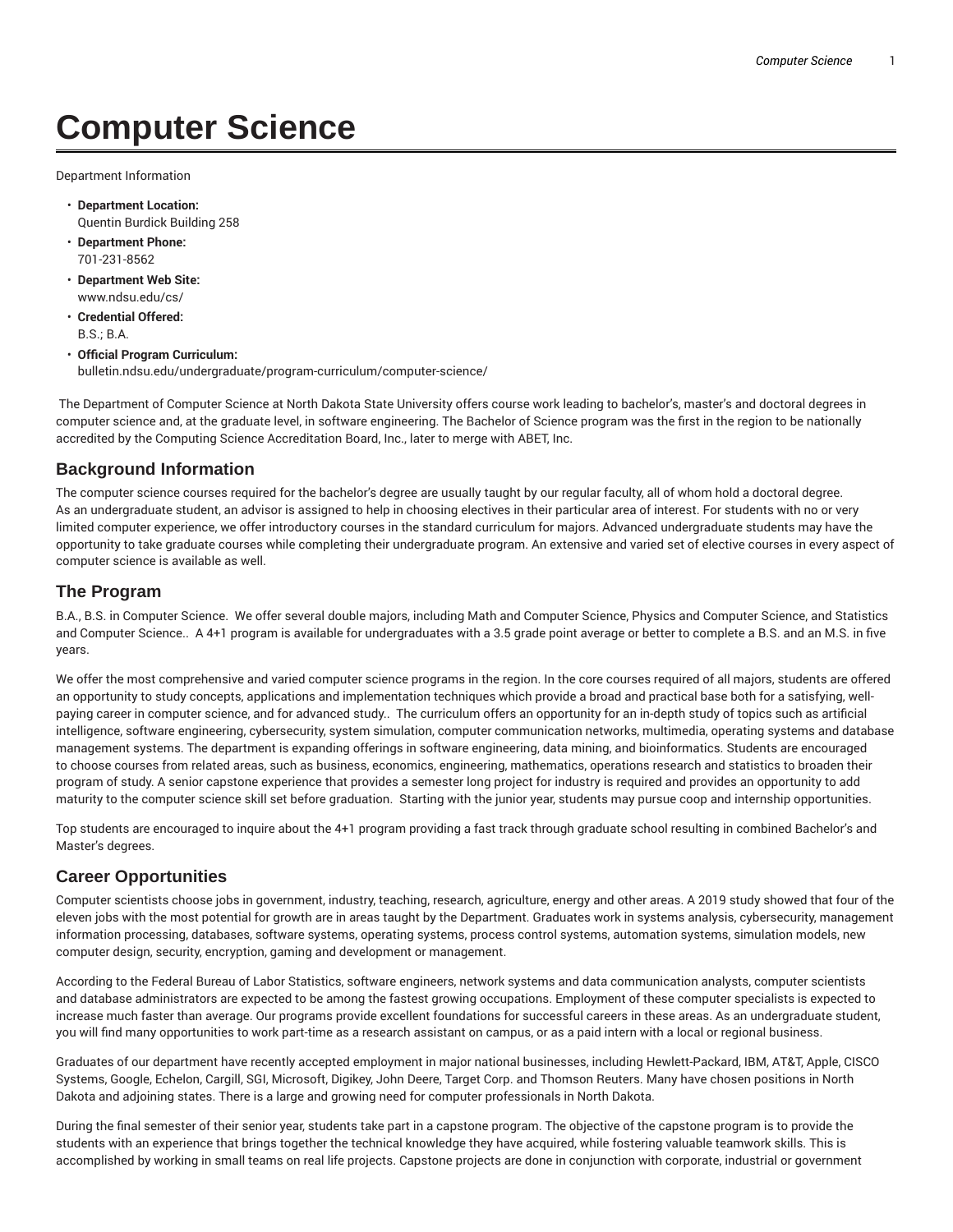clients/sponsors. Recent sponsors include 3M, Appareo, ATK, CNSE, IBM, Microsoft, NISC, Noridian, John Deere, Polaris, Rockwell Collins, Sundog, Thomson Reuters, and West Corp.

# **The Facilities**

The department is located in the Quentin Burdick Building along with Information Technology Services. Students have free access to a wide range of computer systems.

Equipment includes running a cluster of Linux workstations, high-end microcomputers, running Windows, Macs, and peripheral equipment including digitizers, plotters and laser printers. The department and the University have assumed a leadership role in computer networking through the acquisition and implementation of high-bandwidth network switches on campus. The University also has entered into a six-state consortium for extremely high level networking in the Upper Midwest and connectivity to the National Science Foundation supercomputer centers. We are also a charter member of Internet 2 and have connectivity to the national VBNS research network. Residence halls are connected to the campus network, making it easy for students with computers to access remote information for course work and various investigations. The department maintains several Web servers with class assignments and other information which are accessed by thousands of users each day. The University provides more than 600 computers for student use. Internet usage is unlimited for students. In addition, students can make use of free short one to four hour courses in a wide variety of computer software subjects.

# **High School Preparation**

You should have the basic college preparatory courses in high school. Courses that develop the ability to think logically, to organize and to analyze are especially recommended (e.g., algebra, geometry, trigonometry, statistics and calculus).

# **Plans of Study**

Please note this is a sample plan of study and not an official curriculum. Actual student schedules for each semester will vary depending on start year, education goals, applicable transfer credit, and course availability. Students are encouraged to work with their academic advisor on a regular basis to review degree progress and customize an individual plan of study.

# **B.S. Calculus Ready 4-Year Plan**

| Freshman                    |                                            |                           |
|-----------------------------|--------------------------------------------|---------------------------|
| Fall                        | <b>Credits Spring</b>                      | <b>Credits</b>            |
| <b>CSCI 160</b>             | 4 CSCI 161                                 | 4                         |
| <b>CSCI 189</b>             | 1 MATH 166                                 | $\overline{4}$            |
| <b>MATH 165</b>             | 4 ENGL 120                                 | 3                         |
| Gen Ed Science/Tech and Lab | 4 Gen Ed Science/Tech                      | $\ensuremath{\mathsf{3}}$ |
| <b>ENGL 110</b>             | 4 Gen Ed HUM/FA and Glob<br>Perspectives   | 3                         |
|                             | 17                                         | 17                        |
| Sophomore                   |                                            |                           |
| Fall                        | <b>Credits Spring</b>                      | <b>Credits</b>            |
| <b>CSCI 213</b>             | 3 CSCI 313                                 | 3                         |
| <b>CSCI 222</b>             | 3 CSCI 336                                 | 3                         |
| <b>COMM 110</b>             | 3 Gen Ed SOC/Beh Sci and Cult<br>Diversity | 3                         |
| Gen Ed SOC/BehSci           | 3 Gen Ed Wellness                          | $2 - 3$                   |
| Gen Ed Science/Tech         | 3 Elective                                 | 3                         |
|                             | 15                                         | $14-15$                   |
| Junior                      |                                            |                           |
| Fall                        | <b>Credits Spring</b>                      | <b>Credits</b>            |
| <b>CSCI 372</b>             | 3 CSCI 467                                 | 3                         |
| <b>STAT 367</b>             | 3 STAT 368                                 | 3                         |
| <b>CSCI 366</b>             | 3 CSCI 374                                 | 3                         |
| Gen Ed HUM/FA               | 3 ENGL 321 or 324                          | 3                         |
|                             |                                            |                           |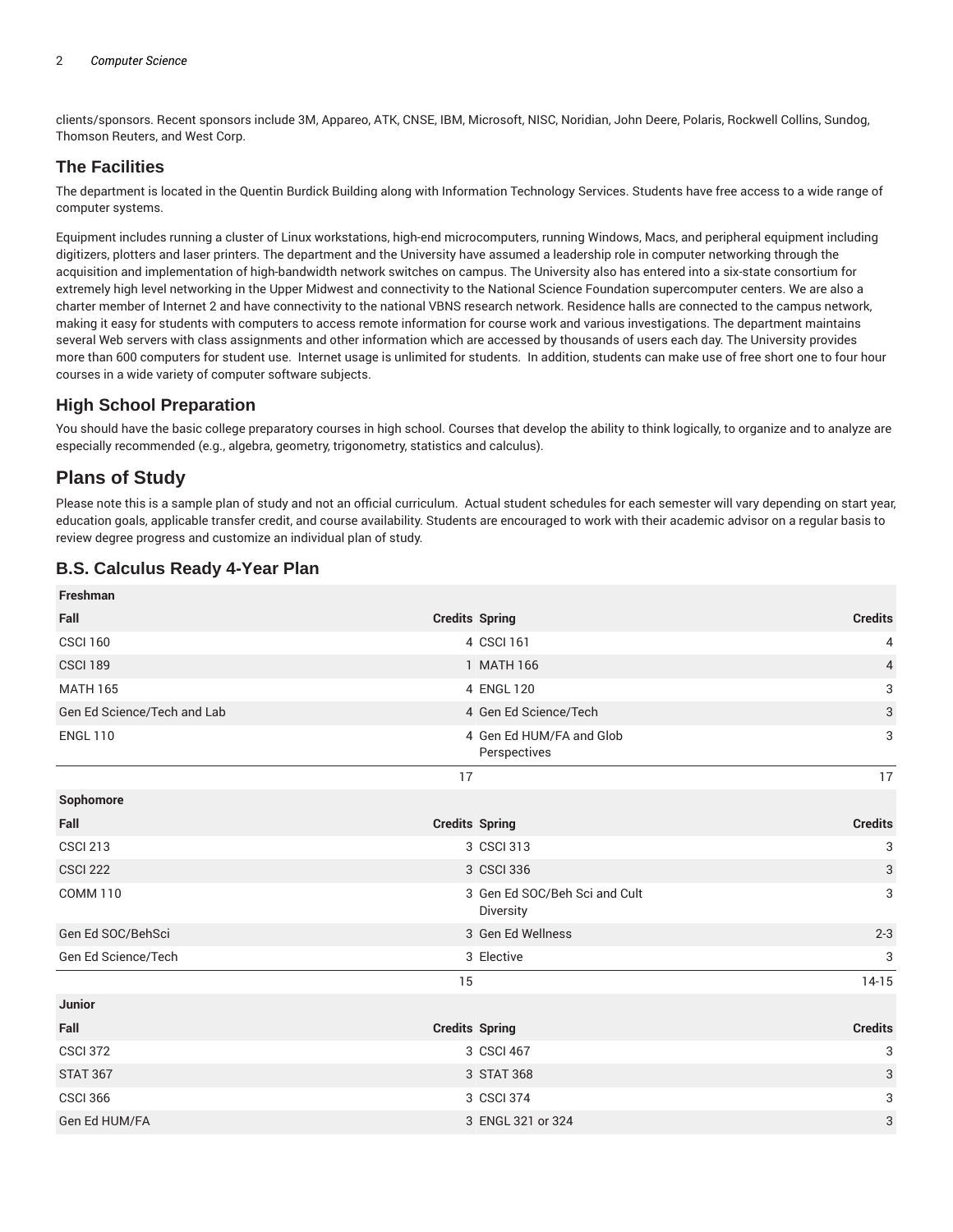| <b>CSCI Elective I</b>     | 3 Elective            | 3              |
|----------------------------|-----------------------|----------------|
|                            | 15                    | 15             |
| <b>Senior</b>              |                       |                |
| Fall                       | <b>Credits Spring</b> | <b>Credits</b> |
| CSCI 489                   | 3 CSCI 415            | 3              |
| <b>CSCI 474</b>            | 3 CSCI 445            | $\mathbf{3}$   |
| <b>CSCI elective II</b>    | 3 CSCI Elective III   | 3              |
| <b>Additional Elective</b> | 3 Additional Elective | 6              |
|                            | 12                    | 15             |

Total Credits: 120-121

Please note this is a sample plan of study and not an official curriculum. Actual student schedules for each semester will vary depending on start year, education goals, applicable transfer credit, and course availability. Students are encouraged to work with their academic advisor on a regular basis to review degree progress and customize an individual plan of study.

#### **B.S. Preparatory Mathematics Course Required**

| <b>Freshman</b>                      |                                        |                       |                |
|--------------------------------------|----------------------------------------|-----------------------|----------------|
| Fall                                 | <b>Credits Spring</b>                  | <b>Credits</b>        |                |
| <b>CSCI 189</b>                      | 1 CSCI 160                             | 4                     |                |
| CSCI 122 or 159                      | 3 ENGL 120                             | 3                     |                |
| <b>ENGL 110</b>                      | 4 Gen Ed Science/Tech                  | 3                     |                |
| Gen Ed Science and Tech              | 4 Pre-Calculus course                  | 3                     |                |
| Pre-Calculus course per<br>placement | 3                                      |                       |                |
|                                      | 15                                     | 13                    |                |
| Sophomore                            |                                        |                       |                |
| Fall                                 | <b>Credits Spring</b>                  | <b>Credits Summer</b> | <b>Credits</b> |
| <b>CSCI 161</b>                      | 4 COMM 110                             | 3 CSCI 213            | 3              |
| <b>MATH 165</b>                      | 4 MATH 166                             | 4                     |                |
| Gen Ed Science/Tech                  | 3 Gen Ed Soc/Beh Sci and<br>Glob Persp | 3                     |                |
| Gen Ed Soc/Beh Sci                   | 3 Gen Ed Hum/FineArt and<br>Cult Div   | 3                     |                |
| Gen Ed Wellness                      | $\overline{2}$                         |                       |                |
|                                      | 16                                     | 13                    | 3              |
| Junior                               |                                        |                       |                |
| Fall                                 | <b>Credits Spring</b>                  | <b>Credits</b>        |                |
| <b>CSCI 222</b>                      | 3 CSCI 313                             | 3                     |                |
| <b>CSCI 366</b>                      | 3 CSCI 336                             | 3                     |                |
| <b>STAT 367</b>                      | 3 CSCI 374                             | 3                     |                |
| <b>CSCI 372</b>                      | 3 STAT 368                             | 3                     |                |
| Gen Ed Hum/FineArt                   | 3                                      |                       |                |
|                                      | 15                                     | 12                    |                |
| <b>Senior</b>                        |                                        |                       |                |
| Fall                                 | <b>Credits Spring</b>                  | <b>Credits</b>        |                |
| <b>CSCI Elective I</b>               | 3 CSCI Elective III                    | 3                     |                |
| <b>CSCI Elective II</b>              | 3 CSCI 445                             | 3                     |                |